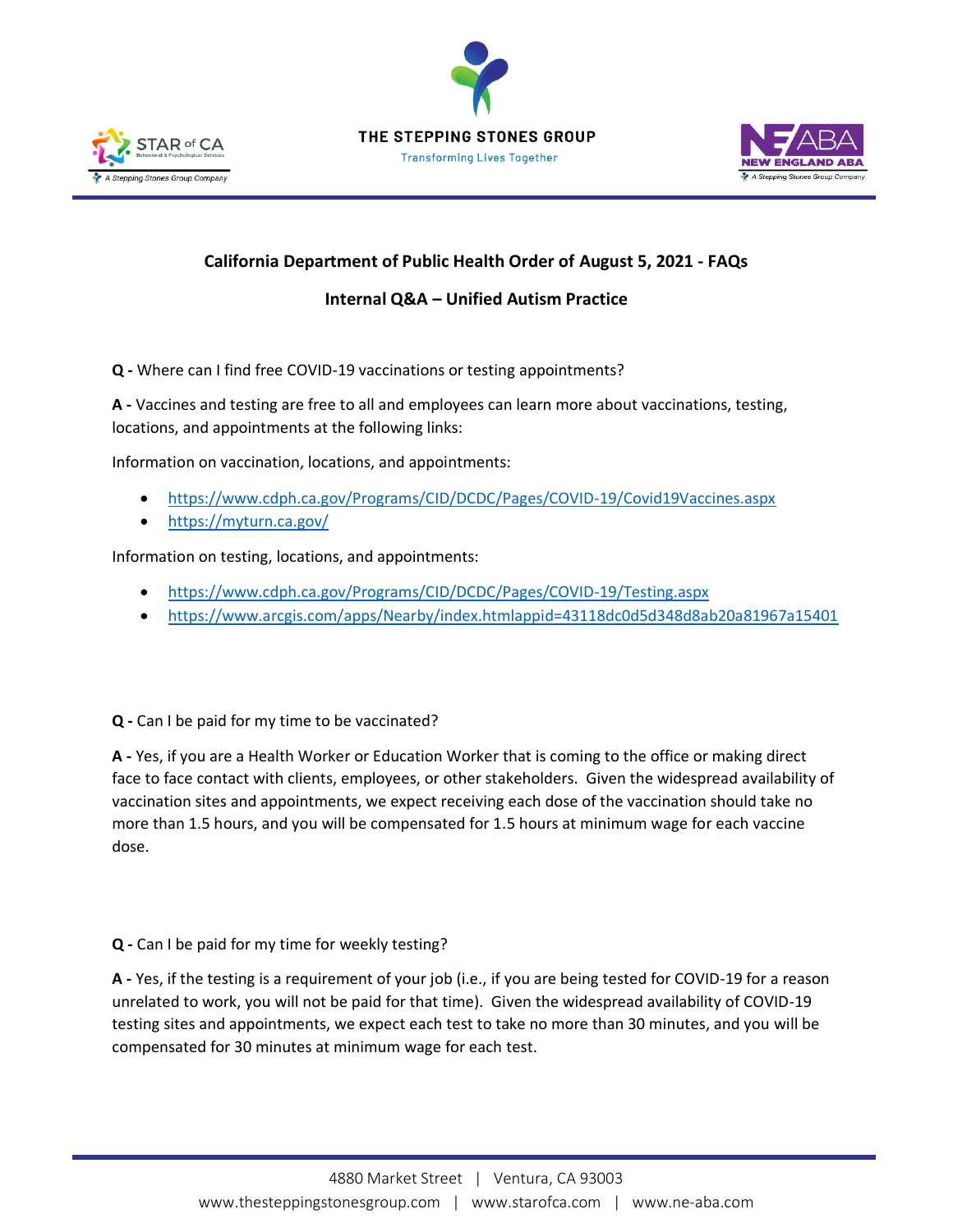





**Q -** How do I enter my time corresponding to any pay I am entitled to for vaccination or weekly testing?

**A1** - For staff who use CentralReach as their primary timekeeping platform (All Non-Exempt Clinical Staff - BT's, Supervisors) the SC Team will enter your appointment based on your completed Formstack submission for proof of vaccination or test result. You will see them in your timesheets under one of the service codes below:

- 1. **CV19TEST**: COVID Testing Paid Time (@minimum wage)
- 2. **CV19VAX**: COVID Vaccination Paid Time (@minimum wage)

**A2** - For staff who use Kronos as their primary timekeeping platform – instructions will be sent out separately.

**Q** - Can I get reimbursed for the cost of the COVID-19 vaccination or weekly testing?

**A** - The COVID-19 vaccination is widely available at no cost, and as such, we expect you to get a free vaccination. Free COVID-19 testing centers are also widely available, and as such, we expect you to utilize free testing. If you expect to encounter special circumstances that require you to incur any costs, reach out to your manager for pre-approval.

**Q** - When do I need to get tested in order to meet these requirements of the CA Department of Public Health Order?

**A** - Effective 8/23 you will be required to either show documentation that you have been fully vaccinated against COVID-19 OR submit to ongoing weekly testing.

**Q** - How long is my *weekly* test good for?

**A -** We expect that employees will submit testing results every 7 days.